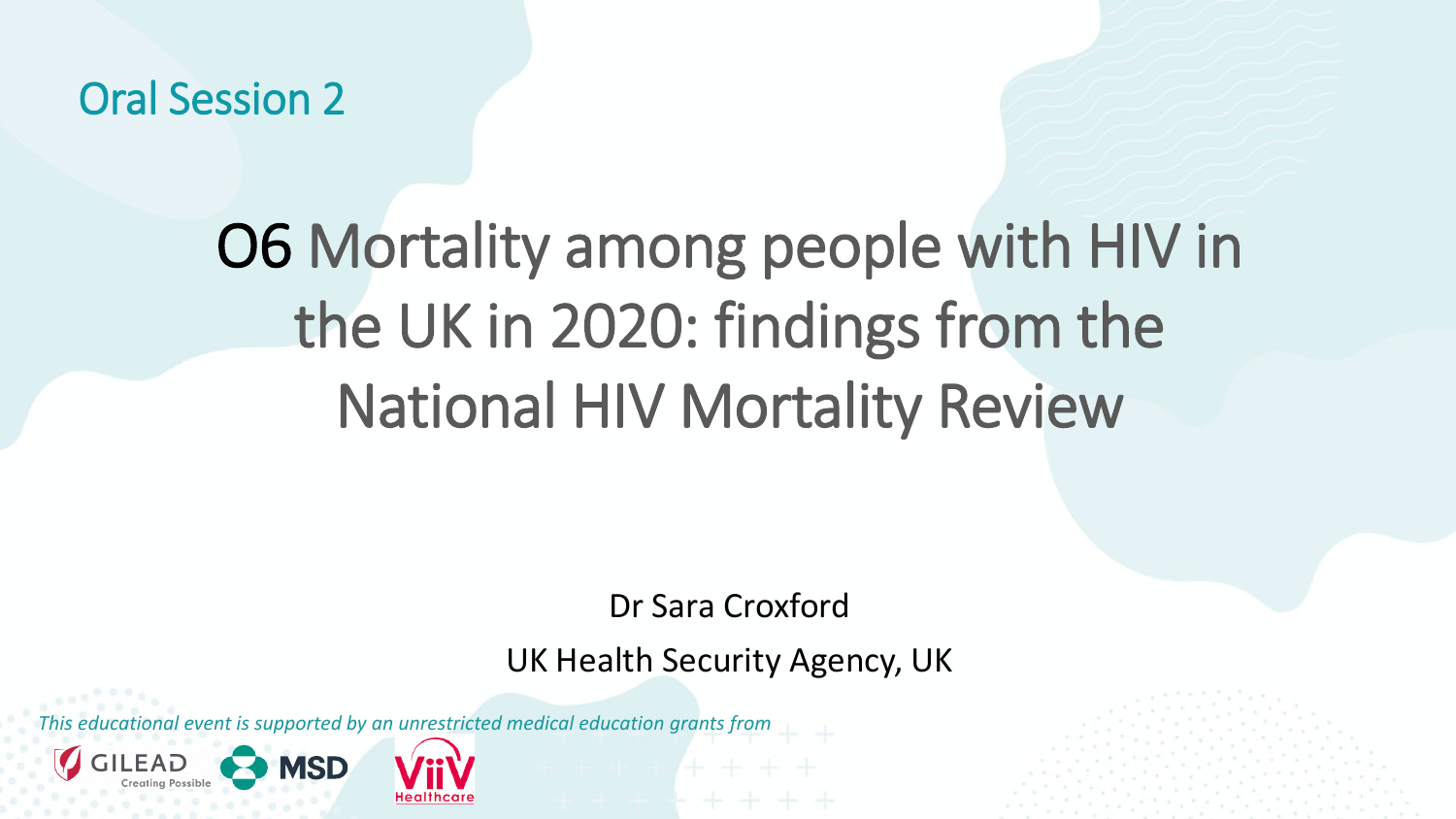

## Mortality among people with HIV in the UK in 2020: findings from the National HIV Mortality Review

• Sara Croxford, Robert Miller, Frank Post, David Chadwick, Clare van Halsema, Richard Harding, Sebastian Lucas and Ann Sullivan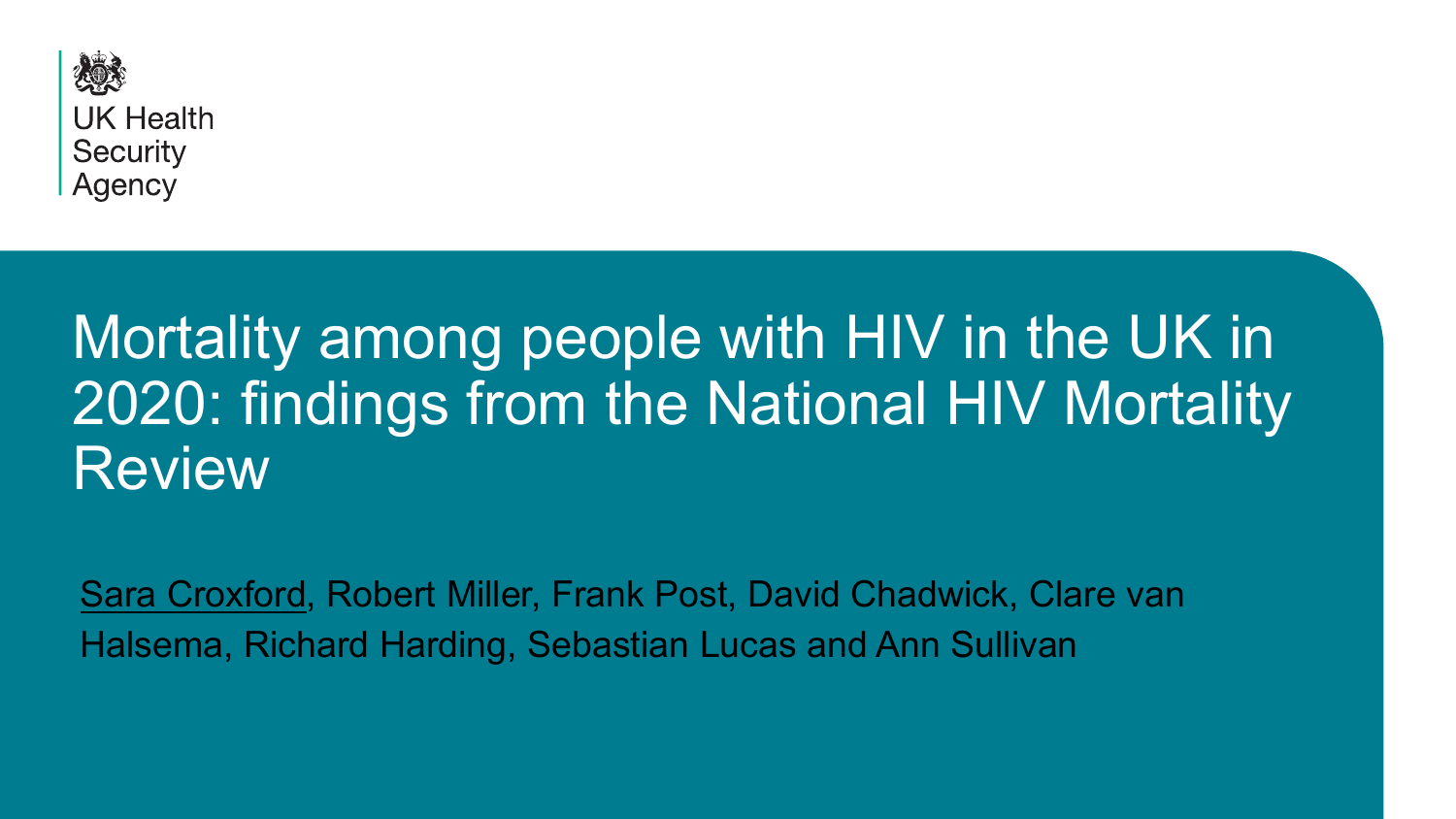## **Background**

#### **National HIV Mortality Review (NHMR)**

- Launched early 2020 by BHIVA and UKHSA (previously Public Health England)
- Based on a working model that has been running in London since 2013
- Participation as a way for services to meet the BHIVA Standards 4A/8B review of all deaths among people known to have HIV
- *Objective:* to understand mortality among people with HIV in the context of HIV elimination.
- Here, we reflect on the success of the  $2<sup>nd</sup>$  year of the NHMR, in the context of the COVID-19 pandemic, describing deaths occurring among people with HIV in 2020.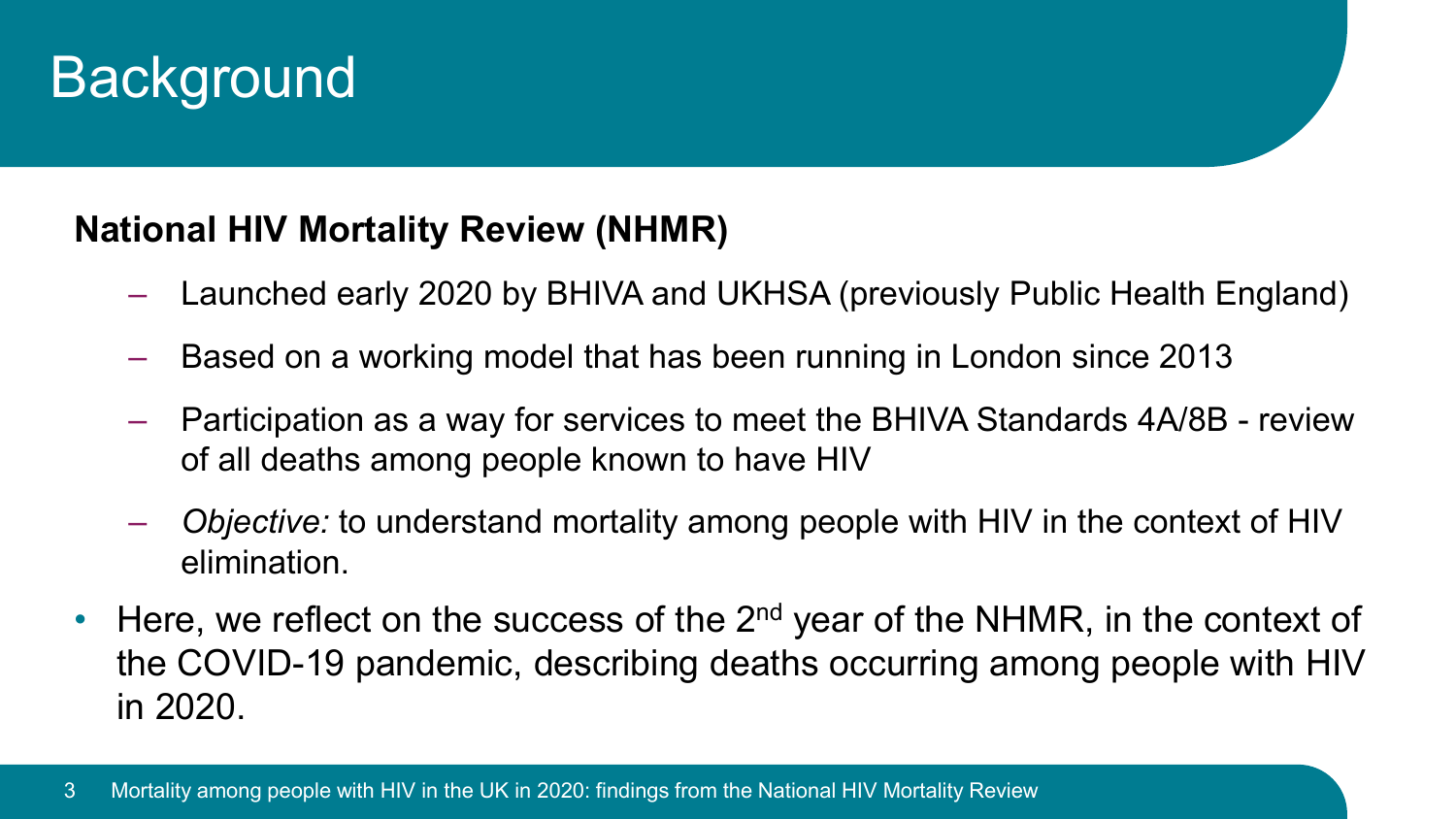## Methodology

- All HIV clinical services were invited to report data on all HIV inpatients and outpatients who died in 2020 (aged ≥15 years).
- Submission using a modified Causes of Death in HIV reporting form<sup>1</sup> (Snap):
	- Co-morbidities and risk factors
	- Antiretroviral therapy (ART) and clinical markers
	- Cause of death
	- Missed opportunities for HIV testing
	- End of life care



Version 11

Mortality and causes of death among HIV patients in the UK

This online tool should be used to report information on all deaths among patients attending for HIV care at your clinic. Any questions left incomplete at the time of submission will be defaulted to "unknown"

This form can save partial responses, to be completed at a later date. Click "Save" and bookmark the unique link that is generated. Return to this link to resume inputting information

If you have any queries, please contact Sara Croxford (PHE): sara.croxford@phe.gov.uk or 020 8327 7406

- Clinicians were asked to make a decision as to whether each death was expected or unexpected.
- Cause of death was categorised by an epidemiologist and two clinicians.

*<sup>1</sup> Kowalska JD, et al. The Coding Causes of Death in HIV (CoDe) Project: initial results and evaluation of methodology. Epidemiology 2011; 22(4):516-23.*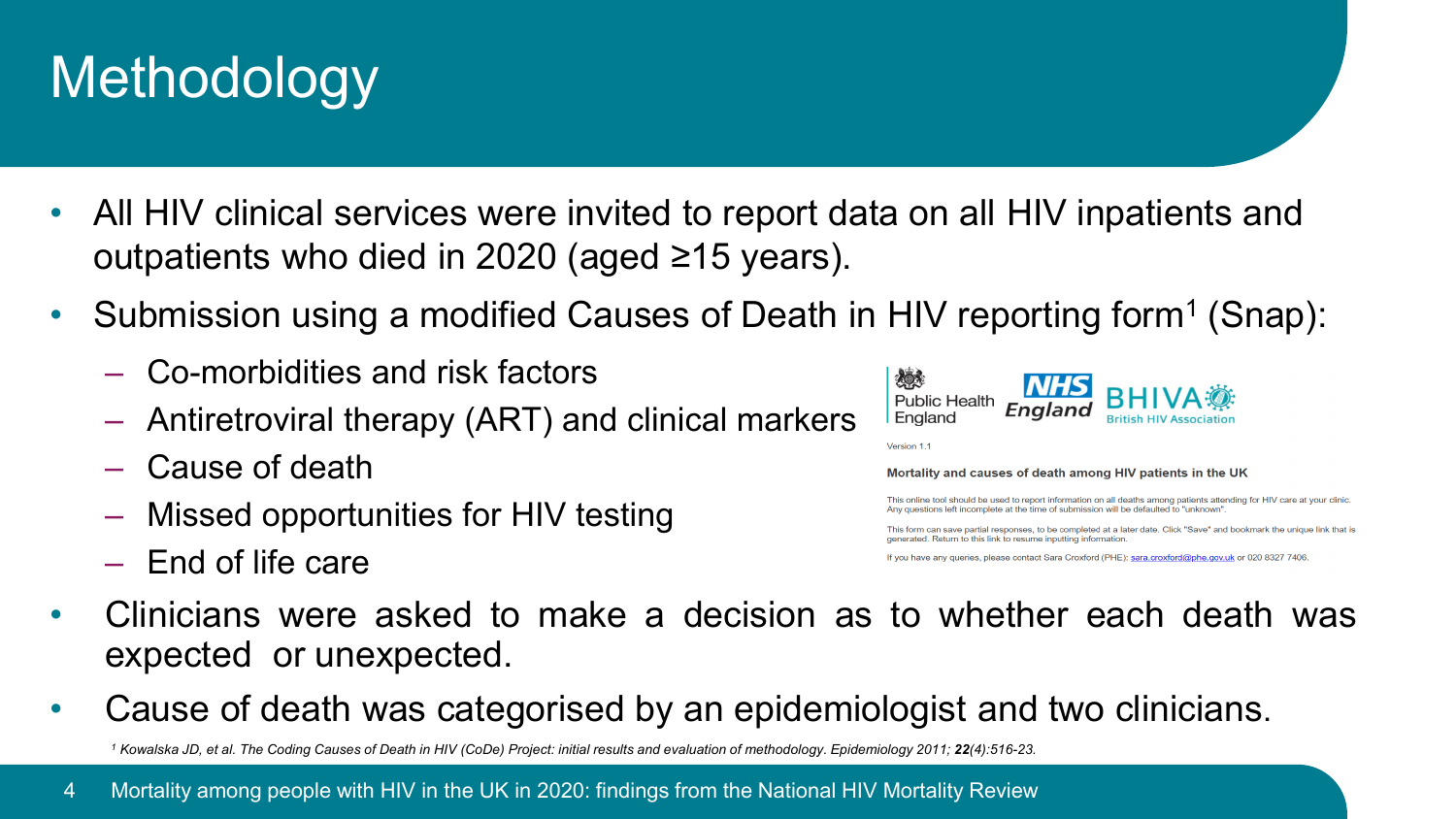## **Results**

#### **Participation**

- 115 services participated in the NHMR
	- Coverage: two-thirds of all HIV clinical services (n=~195)
	- Increase from 2019: 73 services



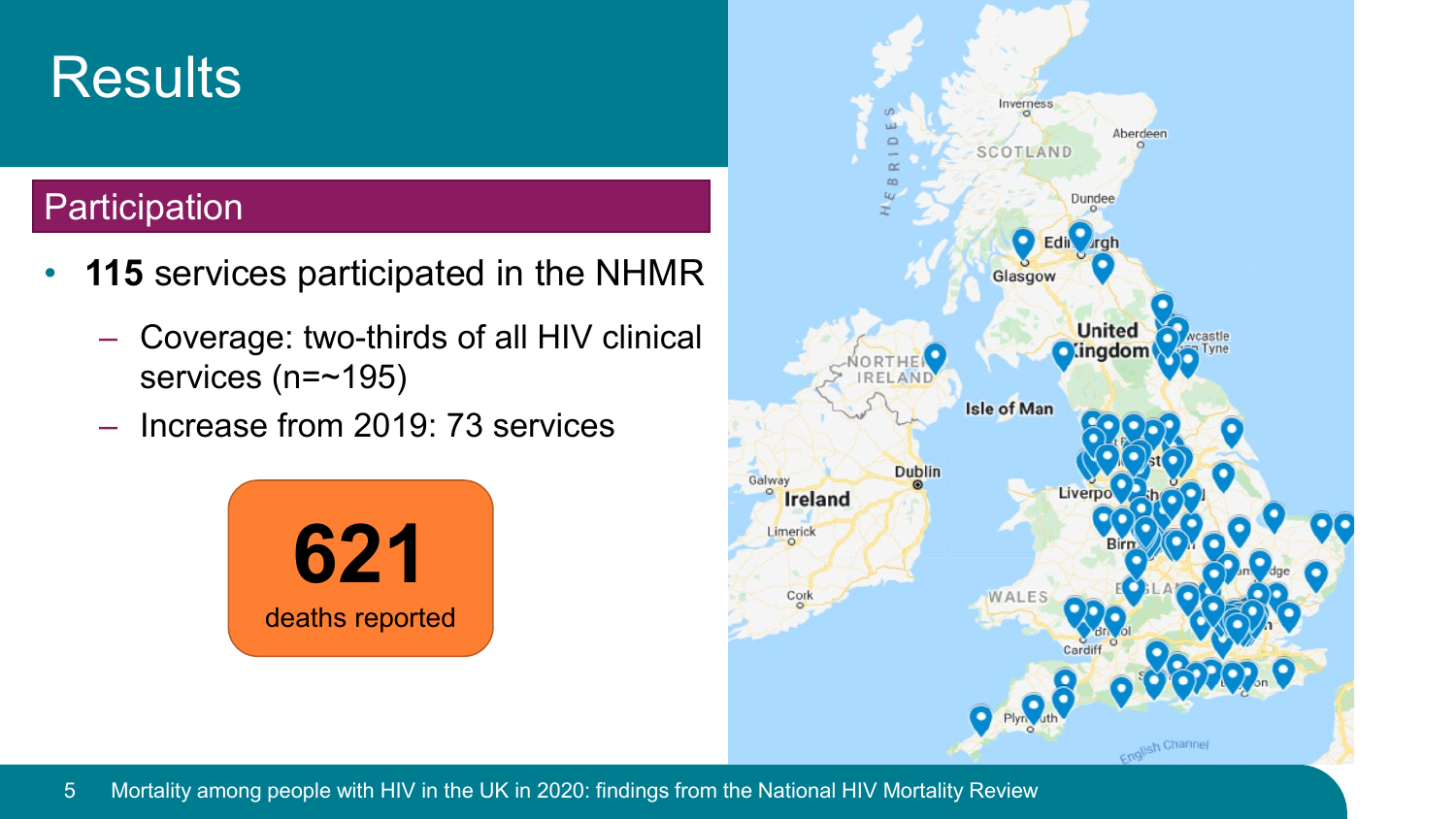

### **Demographics**

• Median age at death: 56 years [interquartile range (IQR): 47-65]

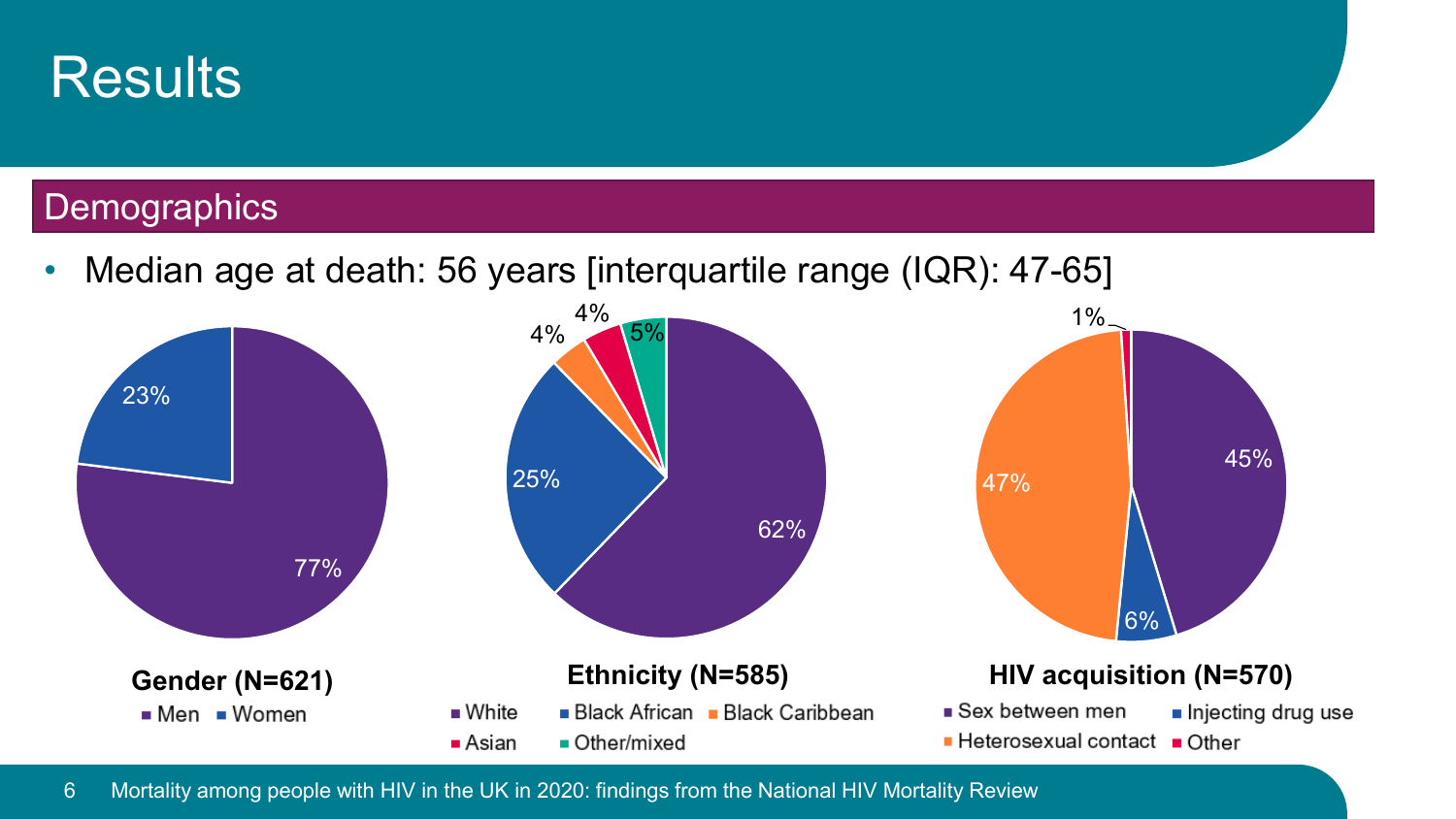

#### Cause of death

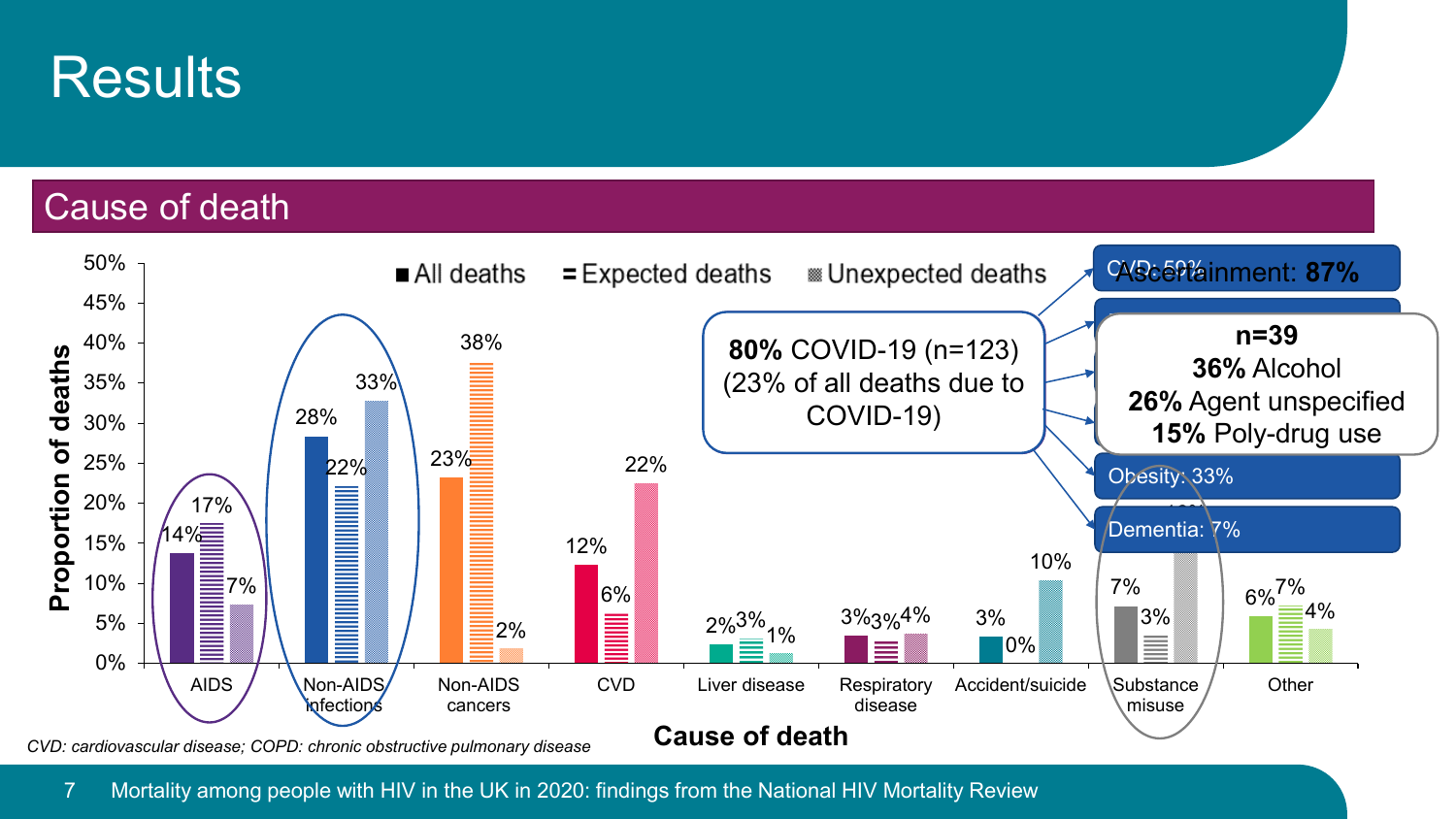

#### Risk factors in the year prior to death



*Completeness: tobacco smoking 90%; excessive alcohol: 87%; injecting drug use: 87%; non-injecting drug use: 88%; opioid substitution therapy: 88%*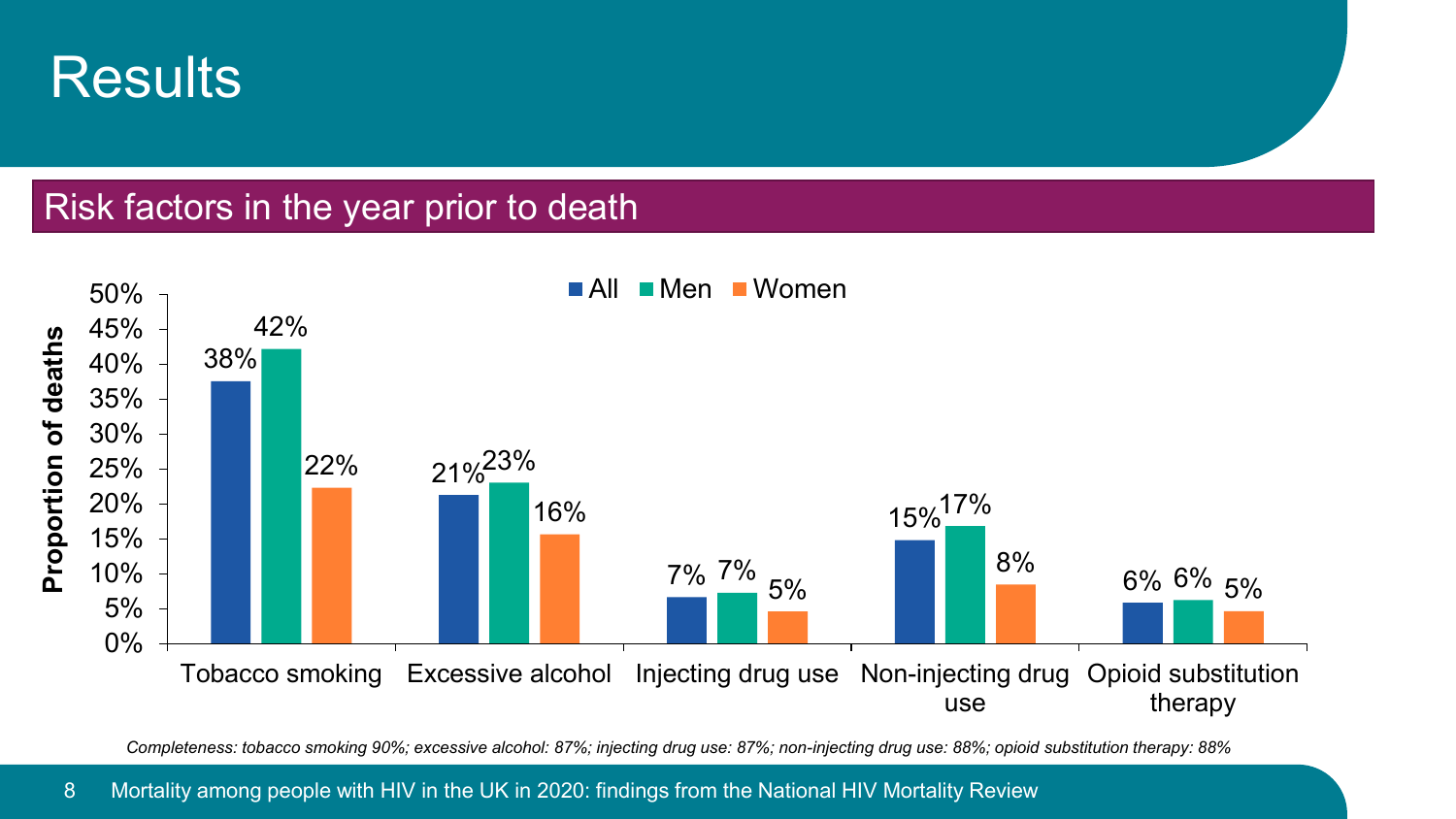

#### Co-morbidities



*Completeness: cardiovascular disease (CVD): 89%; diabetes: 87%; cancer: 87%; respiratory disease: 84%; renal disease: 84%; mental illness: 85%; liver disease: 83%; other chronic conditions: 80%*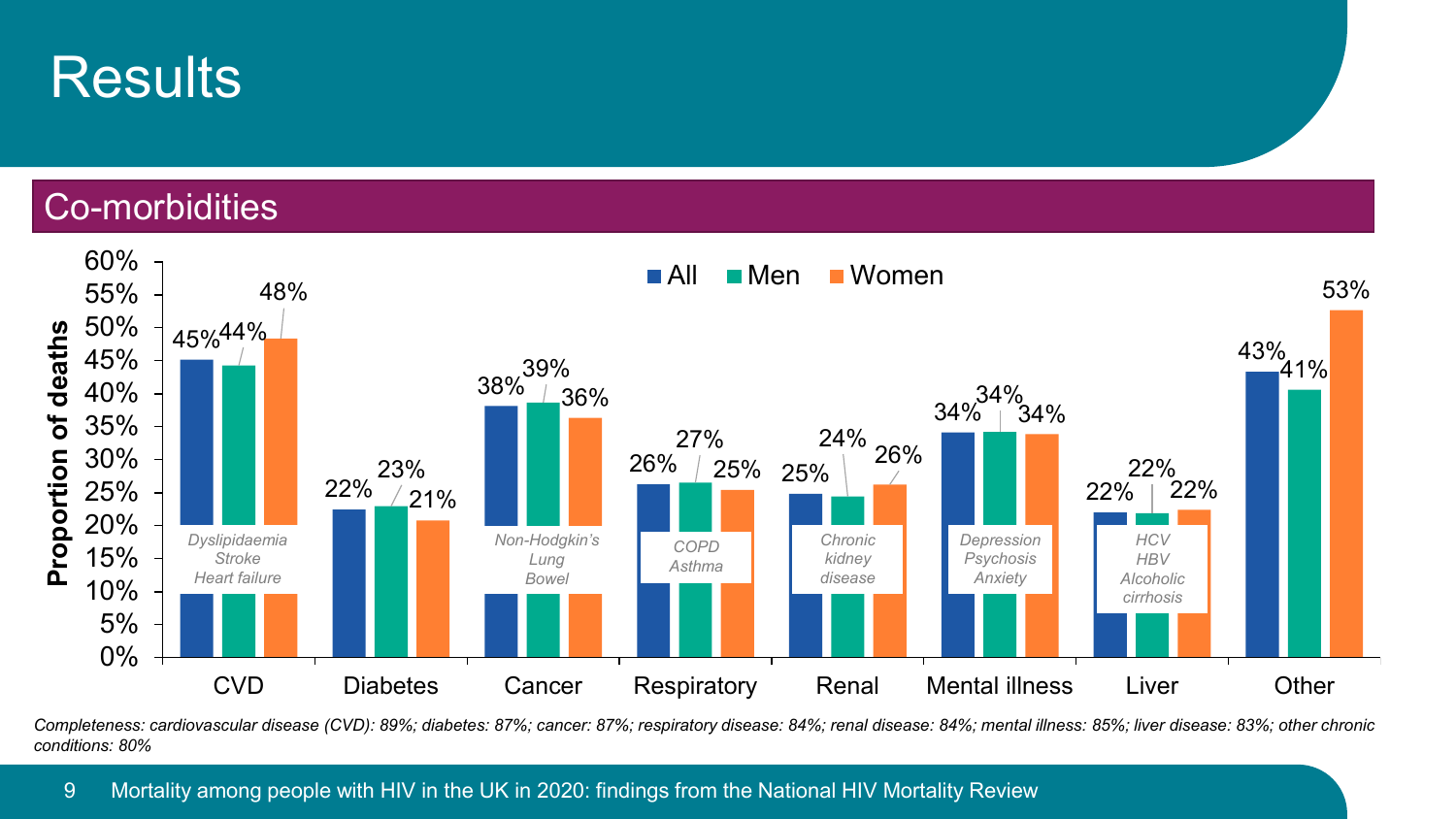

#### Clinical care

- **98%** (601/616) of people with HIV who died ever received ART
- Median time on HIV treatment before death: **12 years** [IQR: 6-19 years]
- At death (within one year):
	- Median CD4 count: **330 cells/mm3** [IQR: 153-510]

**个个个个个个个个个** 53% (238/453) had a CD4 <350 cells/mm<sup>3</sup> **82%** (464/567) were virally suppressed (<200 copies/mL) **91%** (506/559) were on ART

• Documented end of life care among those whose deaths were expected was **93%** (238/255).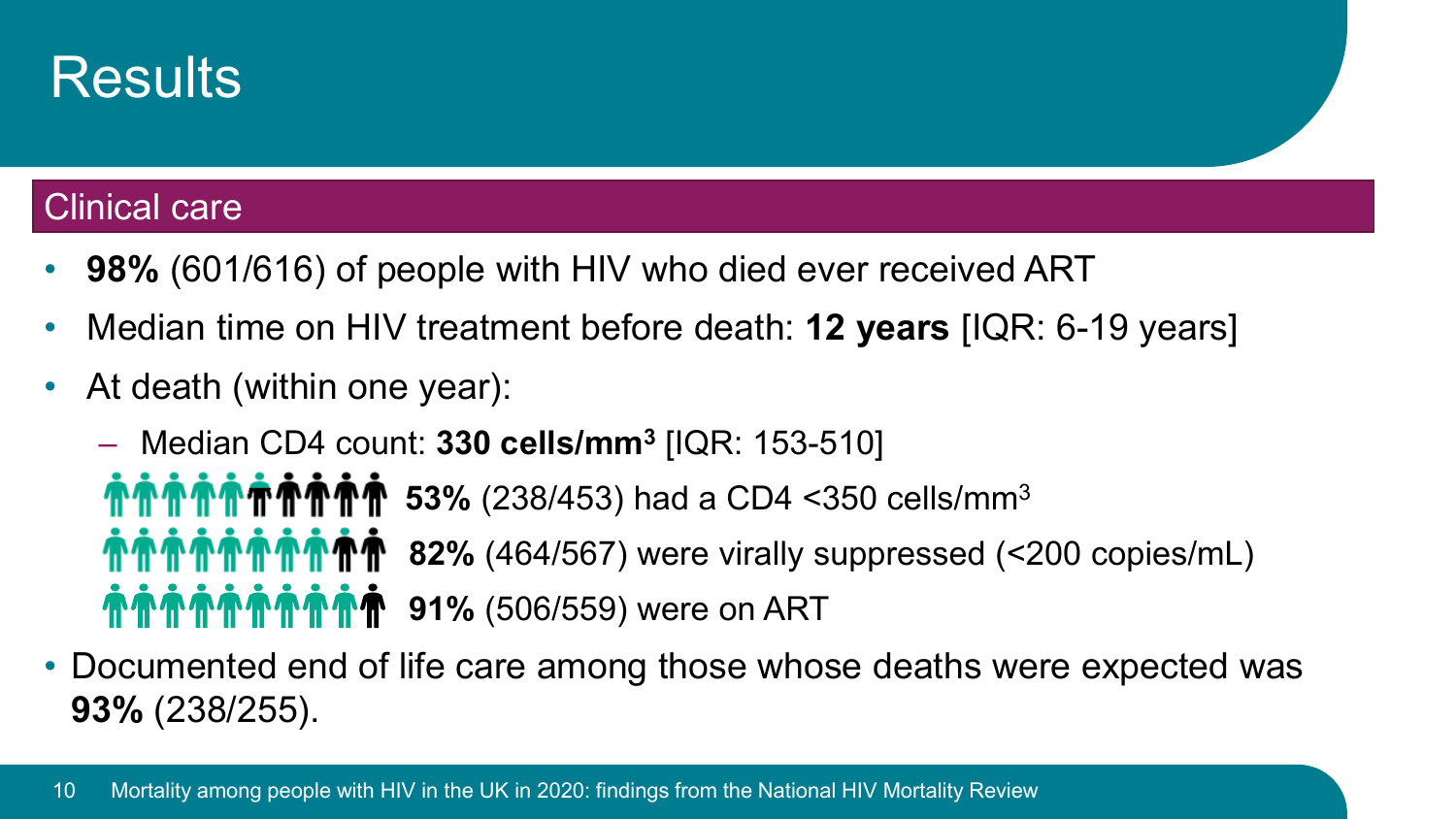

#### **HIV diagnosis**

- Median time from diagnosis to death: **14 years** [IQR: 8-21]
- **55** (8.9%) people died within a year of HIV diagnosis: **介eto of the original of the manner of the manner of the manner of the manner of the manner of the manner of the manner of the manner of the manner of the manner of the manner of the manner of the manner of the manner of 个个个个个个个个** 86% diagnosed late (CD4 count <350 cells/mm<sup>3</sup>) **MOMMUM AT THE READ SET ON MUNITIES IN THE WATER THE MOVE OF THE MUNITIES IN A THE MOVE OF THE MOMES OF THE MUNITIES OF THE MUNITIES OF THE MUNITIES OF THE MUNITIES OF THE MUNITIES OF THE MUNITIES OF THE MUNITIES OF THE MU**
- **63** (10%) people had a documented missed opportunity for earlier HIV testing
	- 4 in sexual health services, 32 in primary care, 14 in A&E, 21 in other services (gastroenterology, dermatology, haematology, rheumatology, OH, drug services)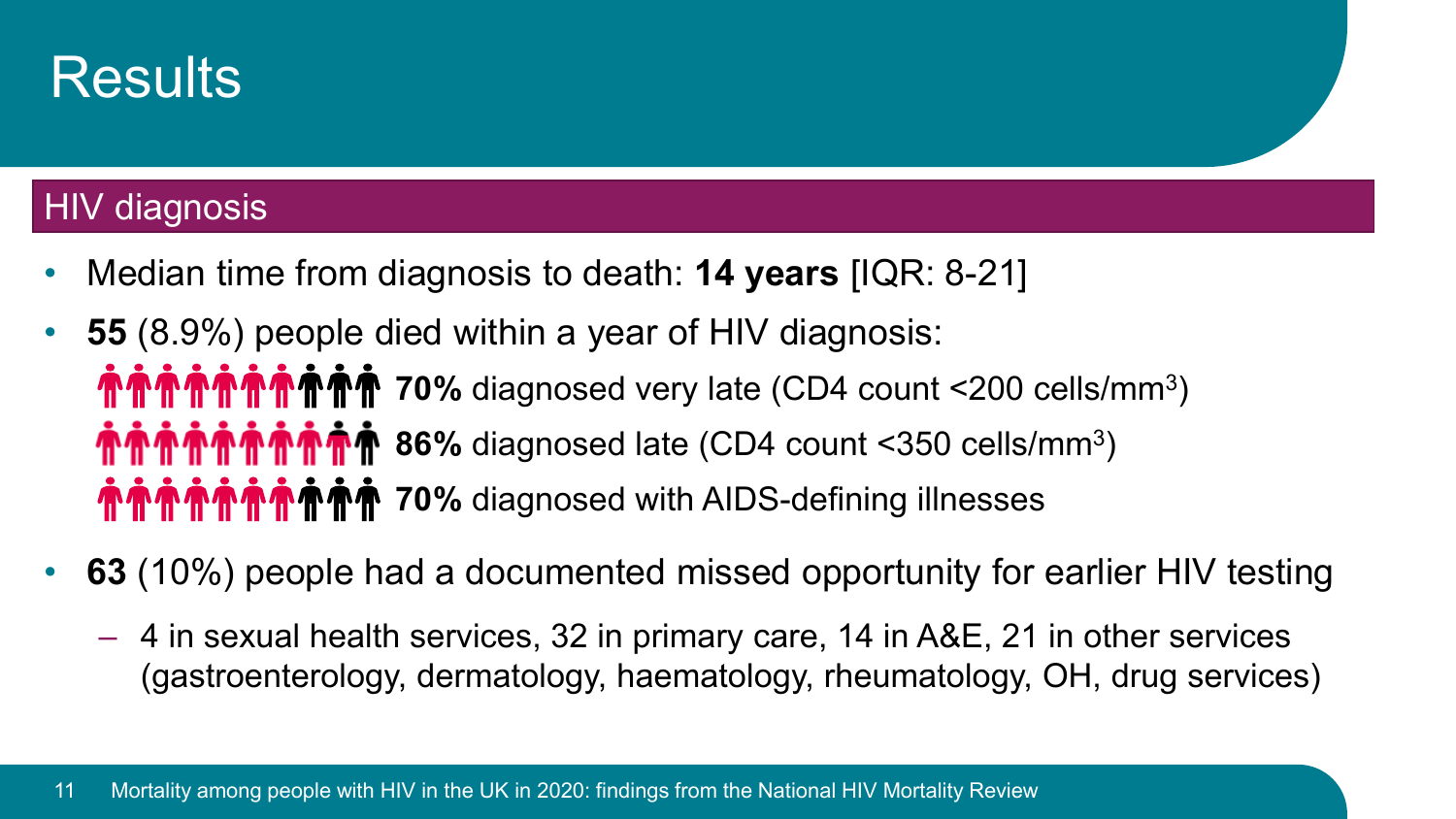## **Conclusions**

- High level of engagement with HIV clinical services
- Increase of coverage in 2<sup>nd</sup> year
- Data can be linked to national HIV surveillance systems
- Creation of NHMR Steering Group in 2021 with regional representation should increase participation in future

#### Strengths **Limitations**

- No information on:
	- Extent to which co-morbidities were controlled
	- Whether people had the ability to change their life-style risk factors
	- Socio-economic factors
- May have missed deaths in the community among people not in HIV care
- Limited generalisability to the underlying population of people with HIV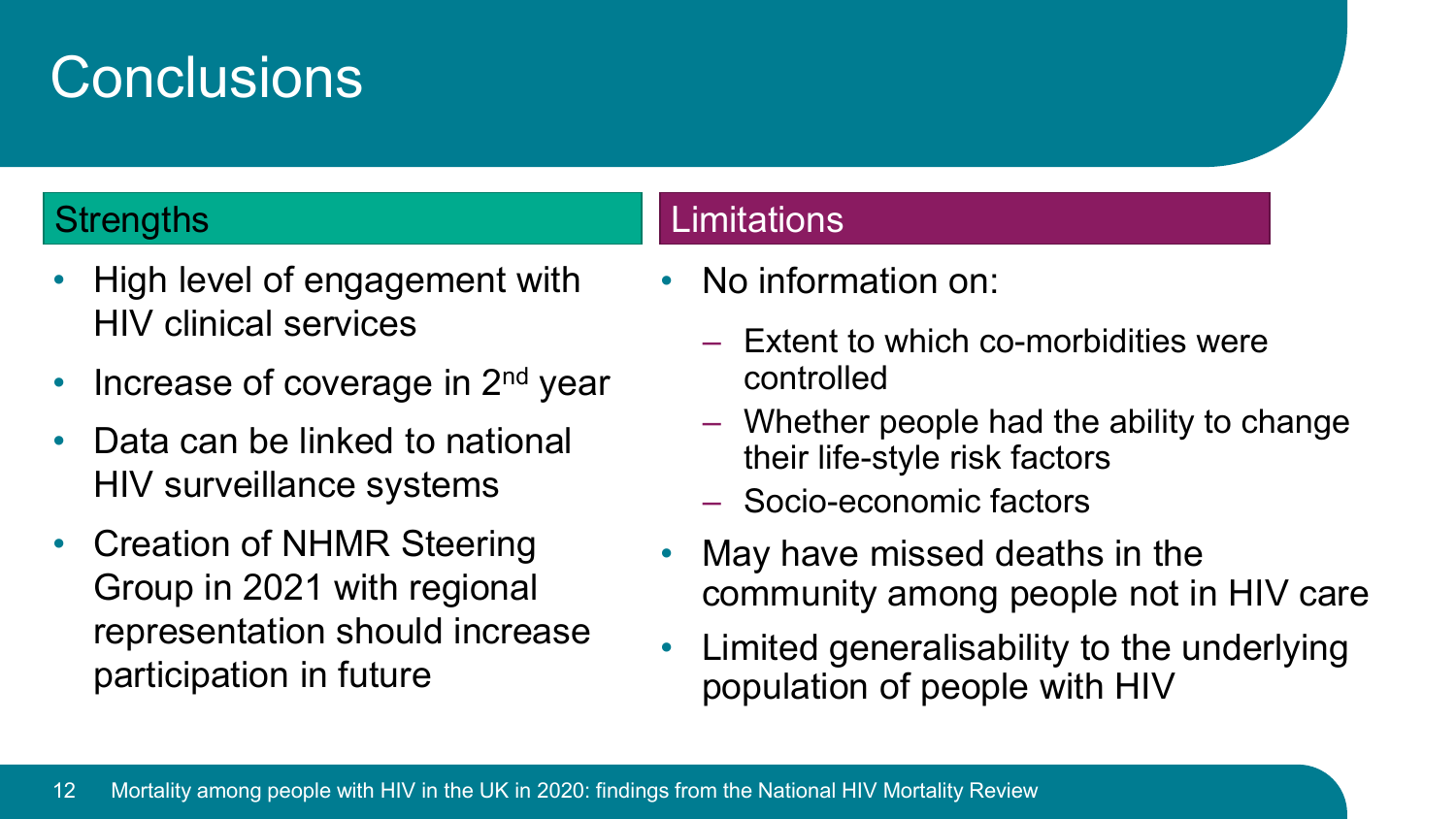## **Conclusions**

- Participation in the National HIV Mortality Review increased compared to the previous year, despite competing priorities due to COVID-19.
- These important data highlight that in 2020, almost a quarter of deaths among people with HIV occurred in individuals diagnosed with COVID-19.
	- People with HIV at higher risk of dying of/with COVID-19 compared to general population<sup>2,3,4</sup>
- Although most died from non-AIDS-related causes, **1 in 5** people with HIV in the UK died from AIDS and at least **10%** had a missed opportunity for earlier HIV diagnosis.
- To meet the Fast Track Cities target of zero HIV-related preventable deaths we need:
	-
	-
	- Rapid scale-up of HIV testing Promotion of the benefits of early ART
	- Interventions to improve retention Delivery of the BHIVA standards of care
- The BHIVA standard on palliative care is met for 93% of those with expected death.

<sup>2</sup> Brown AE-Croxford S, et al. COVID-19 mortality among people with diagnosed HIV compared to those without during the first wave of the COVID-19 pandemic in England. HIV Med. 2022;23(1):90-102. <sup>3</sup> Bhaskaran K et al. HIV infection and COVID-19 death: population-based cohort analysis of UK primary care data and linked national death registrations within the OpenSAFELY platform. Lancet HIV. 2020;8:E24-E32. 4 Geretti AM, et al. Outcomes of COVID-19 related hospitalization among people with HIV in the ISARIC WHO clinical characterization protocol (UK): a prospective observational study. Clin Infect Dis. 2020:ciaa1605.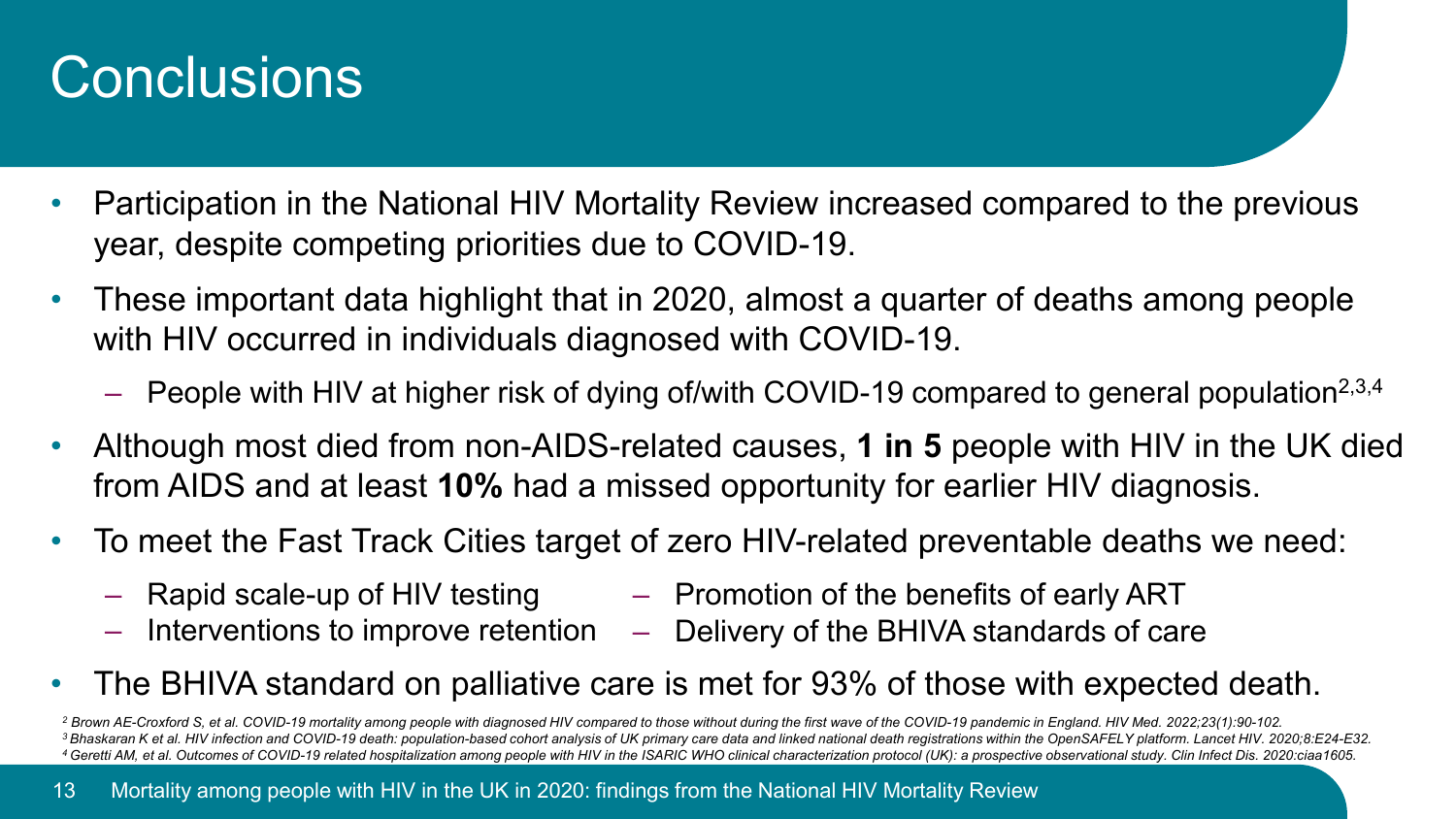## **Acknowledgements**

#### **We gratefully acknowledge the time and effort taken by HIV care services to report to the NHMR and continuing collaboration of people with HIV, clinicians, microbiologists, and other colleagues who contribute to the surveillance of HIV.**

10 Hammersmith Broadway 56 Dean Street North Middlesex University Hospital University Hospital Lewisham Arrowe Park Hospital Ashwood Centre for Sexual Health Axess Sexual Health Macclesfield Barnsley Integrated Sexual Health Beckenham Beacon Clinic Birmingham Heartlands Hospital Bishop Auckland Centre for Sexual health Bishton Court, Telford Blackpool Victoria Hospital Borders Sexual Health Brecon Unit, Southmead Hospital iCaSH Great Yarmouth Brookside Clinic Leeds General Infirmary Gartnavel General Hospital Burton-on-Trent Sexual Health Sexual Health Surrey King's College Hospital Cardiff Royal Infirmary The James Cook University Hospital Chalmers Sexual Health Centre Chichester Sexual Health City of Coventry Health Centre Clinic 1A, Addenbrooke's Hospital Cobridge, Stoke-On-Trent

Broomfield Hospital Royal Gwent Hospital St George's Hospital Crewe HIV Service Darlington Memorial Hospital Royal Victoria Infirmary John Radcliffe Hospital Derwent Sexual Health Clinic Devon Sexual Health Dewi Sant Hospital Embrace Sexual Health Upton Hospital Royal London Hospital Newham Hospital Essex Sexual Health Service Guy's Hospital Hathersage Sexual Health Centre Croydon University Hospital Hope House Sexual Health Huddersfield and Broad Street Plaza Hull City Health Care Royal Free Hospital iCaSH Bedfordshire iCASH King's Lynn Leicester Royal Infirmary St Mary's Hospital Homerton University Hospital iCASH Peterborough

Hastings Station Plaza Health Centre Western General Hospital, Edinburgh Chelsea and Westminster Hospital Royal Sussex County Hospital Lincolnshire Sexual Health Milton Keynes University Hospital Mortimer Market Centre North Manchester General Hospital Northwick Park Hospital Norwich Contraception and Sexual Health Clinic Nottingham City Hospital One to One Centre Ipswich iCASH Barking Hospital Churchill Hospital Ealing Hospital Central Middlesex Hospital Queen Elizabeth Hospital Rotherham Hospital Royal Bournemouth Hospital Royal Derby Hospital Royal Liverpool University Hospital Royal Preston Hospital Royal Shrewsbury Hospital Royal South Hants Hospital Royal Victoria Hospital Sandwell General Hospital Sexual Health Dorset, Bournemouth Sexual Health Dorset, Weymouth Sexual Health in Plymouth

Southend Hospital Southport and Formby District General Hospital St Helen's Hospital St Helier Hospital St Mary's Community Campus, Portsmouth St Mary's Hospital, Isle of Wight St Peter's Centre Stafford Hospital Royal Hallamshire Hospital Sunderland Royal Hospital The Florey and Contraceptive Service The Hub, Royal Cornwall Hospital Tameside Centre for Sexual Health The Riverside Clinic Torbay Hospital Queen Elizabeth Hospital Hillingdon Hospital University Hospital Coventry University Hospital of North Durham Walsall Manor Hospital West Middlesex University Hospital Whipps Cross University Hospital Wiltshire Sexual Health, Salisbury Withington Community Hospital Kingston Hospital Worcester Royal Hospital Worthing Sexual Health Clinic Wycombe Hospital